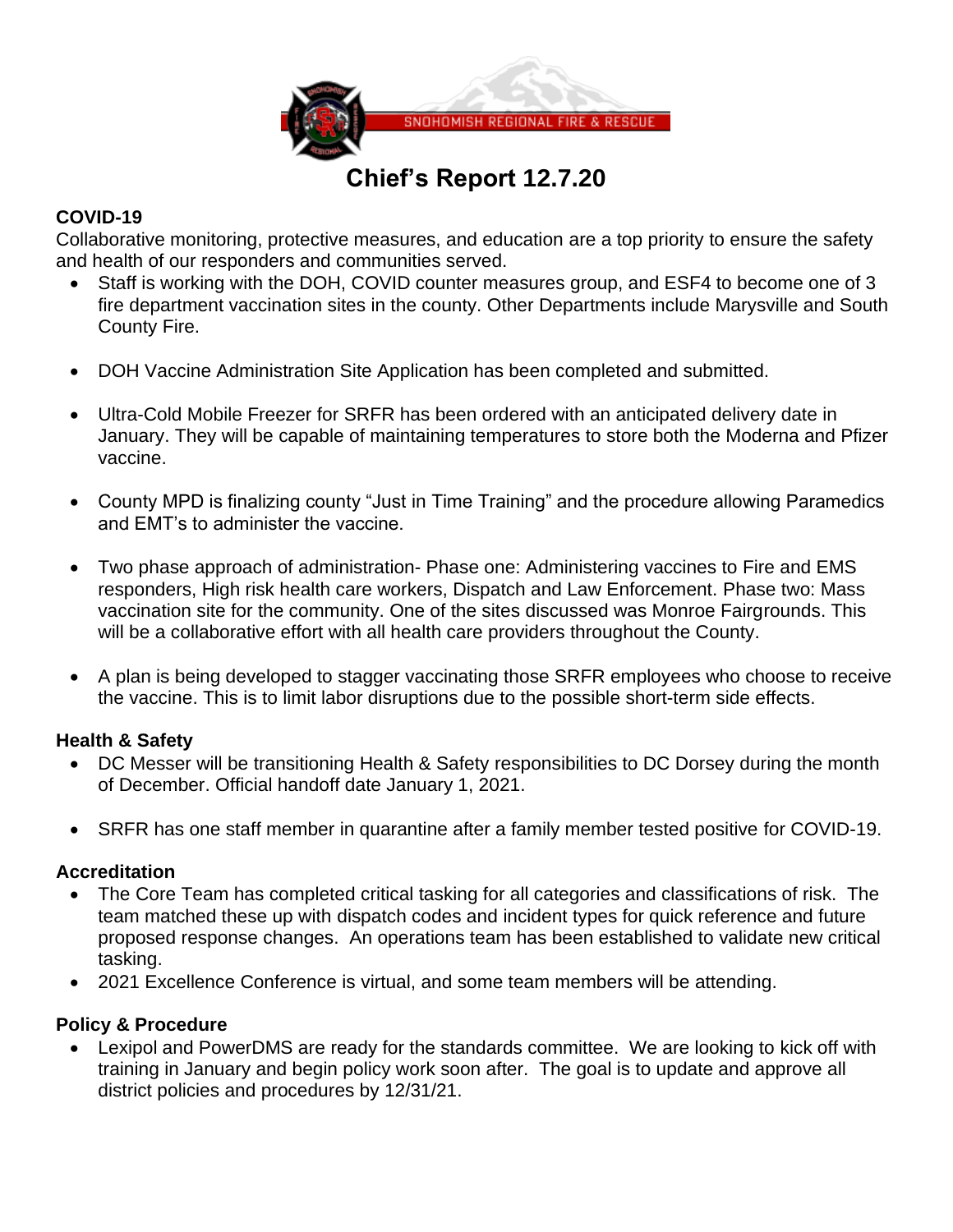## **EMS**

- Harborview 2021-2022 Paramedic School Recruitment: A Memo went out 10/22 followed by a reminder Memo sent November 19<sup>th</sup>.
- EMS1 Academy-2021 OTEP: SRFR EMT's and Paramedics all have accounts for EMS1. Still working on Content of Learning plan. Go live date of 1/1/21.
- 12/3 staff met with leadership from Dist. 5 to discuss the ALS Interlocal Agreement.

## **Chaplain Program**

- Staff are working to standardize the Chaplain Program and to keep them safe and informed during COVID. We will be working to resume their meetings virtually at the start of the New Year.
- A Memo will soon go out to our members detailing the services our chaplain's offer.

## **Training**

• The 2020-2 probationary firefighters completed their post academy on 11/30 and were transferred to shift 12/1. Congratulations to the new firefighters! Below are their assigned stations and lieutenants:

PFF Reygers A shift station 71, Lt Dillon PFF Christensen A shift station 82, Lt Basta PFF Brown C shift station 31, Lt Beckham PFF DeSalvo D shift station31, Lt Lowe PFF Lambach D shift station 77, Lt Kees

- Continued Improvement: In an effort to improve our current probationary process, the Training Division has been interviewing the firefighters that graduated from 2019-3 SCFTA. In addition, they will interview their station officers, crews, and BC's and will be sending out surveys to firefighters that have completed the probationary program in the last 2 years.
- December 7th is the monthly CAC meeting for the Training Consortium. Topics will be the upcoming recruit academies. Currently SRFR has requested 10 recruit and 2 CO spots.
- Hazmat IC training has been delivered.
- The Training Division continues to work on Target Solutions. This is the new learning management software for the District and will be a long term project.
- We are in the process of completing our yearly emergency response driver training which is being held at the Dist. 4 training facility.
- The Training Division is assisting Dist 4 with their IMS scenario for an upcoming Lieutenant's test.

# **Operations**

• The Operations meetings for the month of December will be held on the  $14<sup>th</sup>$  through  $17<sup>th</sup>$ . The agenda will consist of preparing the group for a "year in review" and what we did well this year with emphasis on what we can work on in 2021. We will also be rolling out PIO training.